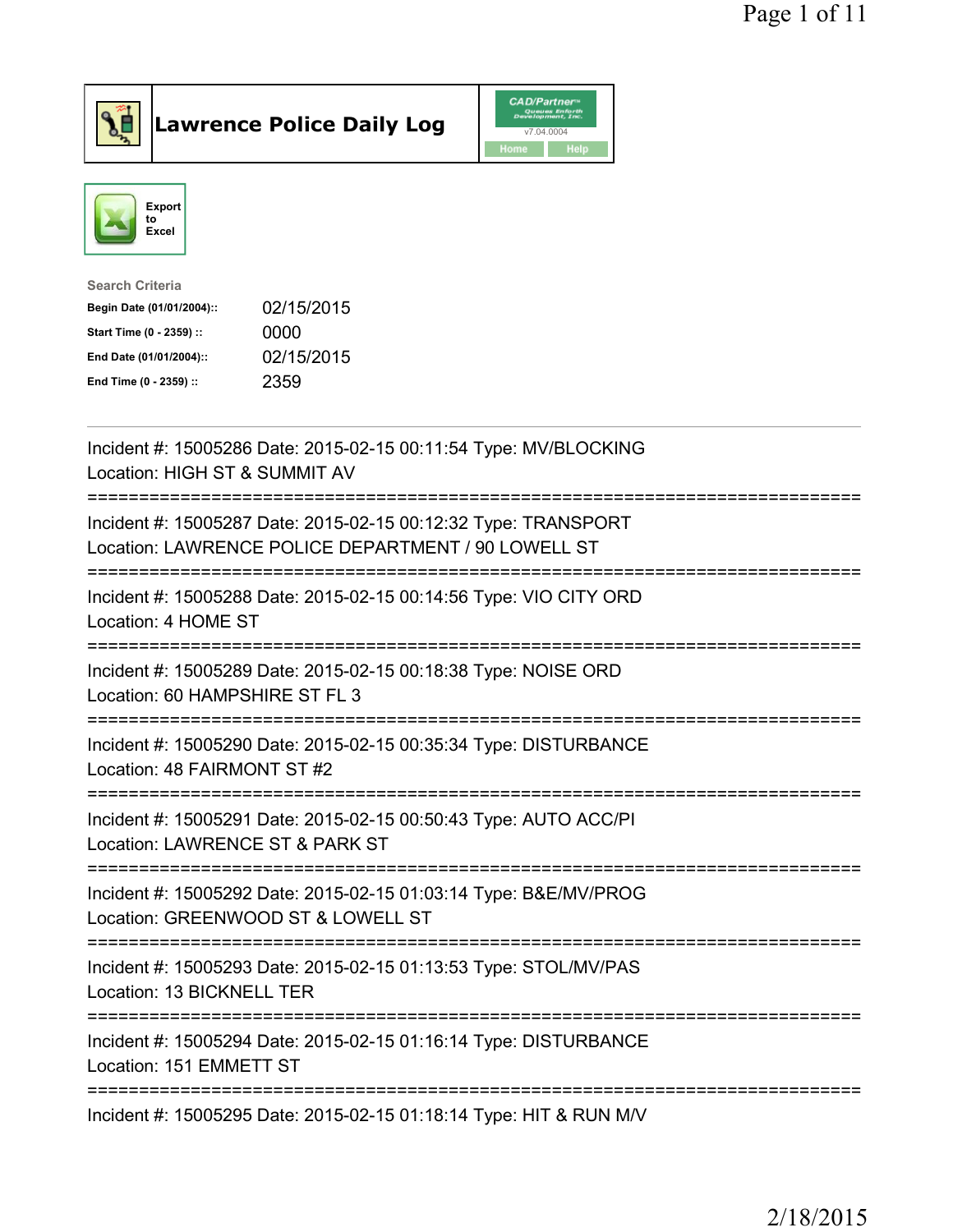| Location: COMMON ST & JACKSON ST                                                                                                                 |
|--------------------------------------------------------------------------------------------------------------------------------------------------|
| Incident #: 15005296 Date: 2015-02-15 01:20:24 Type: AUTO ACC/NO PI<br>Location: TOWERHILL TOWING / 354 WATER ST                                 |
| Incident #: 15005297 Date: 2015-02-15 01:21:09 Type: AUTO ACC/NO PI<br>Location: LAWRENCE ST & MAPLE ST<br>====================================  |
| Incident #: 15005298 Date: 2015-02-15 01:31:42 Type: ALARMS<br>Location: ROLLINS SCHOOL / 451 HOWARD ST<br>:==================================== |
| Incident #: 15005299 Date: 2015-02-15 01:37:54 Type: UNWANTEDGUEST<br>Location: AD PROFESSIONALS / 202 BROADWAY                                  |
| Incident #: 15005300 Date: 2015-02-15 01:47:51 Type: SUICIDE ATTEMPT<br>Location: CVS PHARMACY / 266 BROADWAY                                    |
| Incident #: 15005301 Date: 2015-02-15 01:53:16 Type: ALARMS<br>Location: COMMUNITY DAY CHARTER SCHOOL / 73 PROSPECT ST                           |
| Incident #: 15005302 Date: 2015-02-15 01:54:56 Type: ALARMS<br>Location: SELECTRA RENEWABLES / 280 MERRIMACK ST<br>========================      |
| Incident #: 15005303 Date: 2015-02-15 02:02:20 Type: DISTURBANCE<br>Location: RIO BAR AND GRILL / 9 APPLETON ST                                  |
| ====================<br>Incident #: 15005304 Date: 2015-02-15 02:04:17 Type: ALARMS<br>Location: 13 NEWBURY ST                                   |
| Incident #: 15005305 Date: 2015-02-15 02:09:29 Type: FIGHT<br>Location: 58 AMES ST                                                               |
| Incident #: 15005306 Date: 2015-02-15 02:13:41 Type: NOISE ORD<br>Location: 157 SALEM ST FL 3                                                    |
| Incident #: 15005307 Date: 2015-02-15 02:18:58 Type: DISTURBANCE<br>Location: 13 SAUNDERS ST FL 3                                                |
| =========<br>Incident #: 15005308 Date: 2015-02-15 02:31:00 Type: HIT & RUN M/V<br>Location: 35 CEDAR ST                                         |
| Incident #: 15005309 Date: 2015-02-15 02:55:35 Type: LOUD NOISE<br>Location: 10 SAUNDERS ST FL 2ND                                               |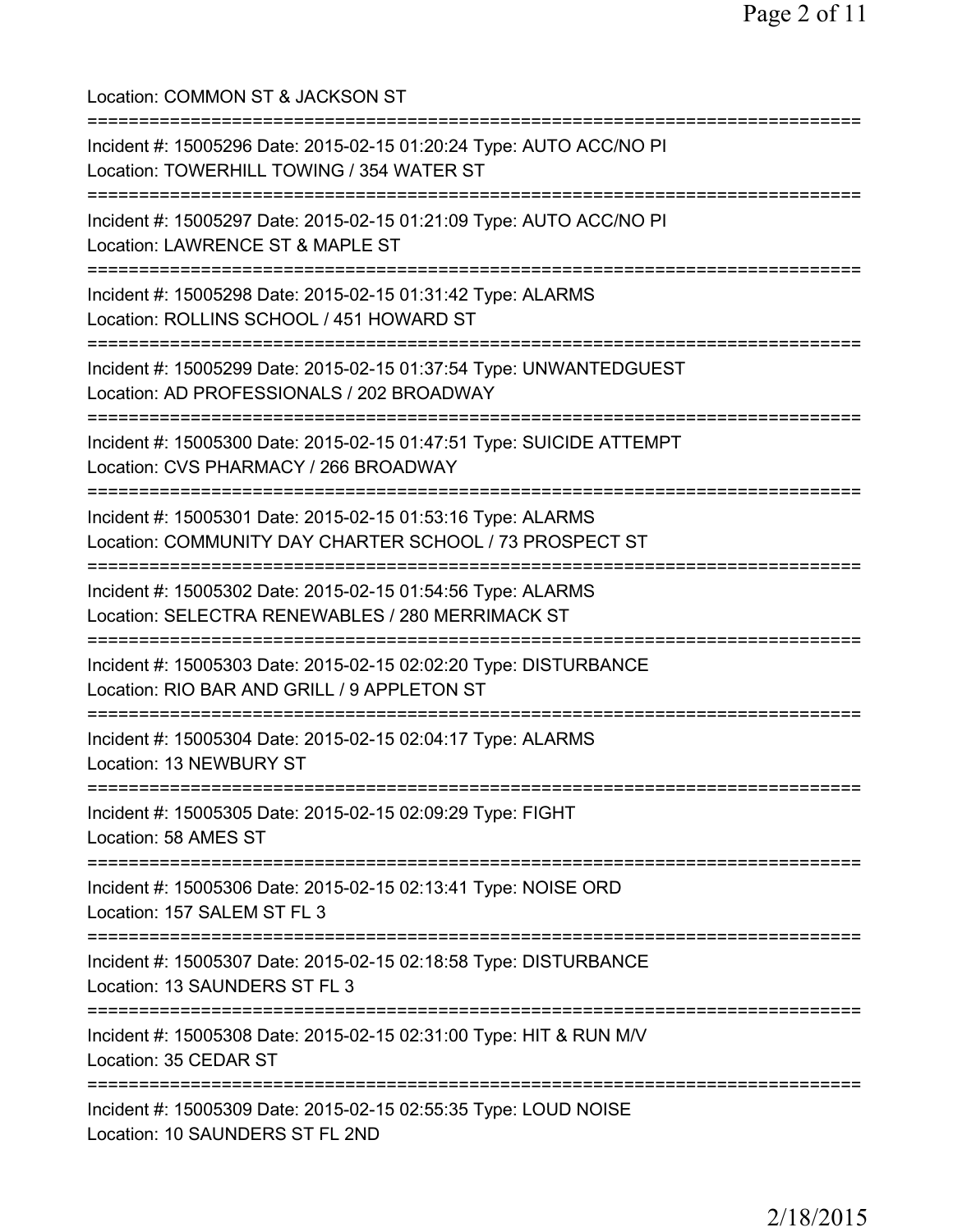| Incident #: 15005310 Date: 2015-02-15 02:58:48 Type: UNWANTEDGUEST<br>Location: 77 BROMFIELD ST FL 1<br>========================                 |
|--------------------------------------------------------------------------------------------------------------------------------------------------|
| Incident #: 15005311 Date: 2015-02-15 03:15:58 Type: DISORDERLY<br>Location: 5 WINTHROP AV                                                       |
| Incident #: 15005312 Date: 2015-02-15 03:18:26 Type: LOUD NOISE<br>Location: 3 EASTON ST                                                         |
| Incident #: 15005313 Date: 2015-02-15 03:29:27 Type: UNWANTEDGUEST<br>Location: 77 BROMFIELD ST                                                  |
| Incident #: 15005314 Date: 2015-02-15 03:33:09 Type: M/V STOP<br>Location: HAVERHILL ST & JACKSON ST                                             |
| Incident #: 15005315 Date: 2015-02-15 03:45:09 Type: B&E/PAST<br>Location: HAMILLS LIQUORS / 678 HAVERHILL ST<br>;=============================  |
| Incident #: 15005316 Date: 2015-02-15 03:45:32 Type: DISORDERLY<br>Location: 64 MANCHESTER ST FL 3                                               |
| Incident #: 15005317 Date: 2015-02-15 03:55:47 Type: M/V STOP<br>Location: FRANKLIN ST & LOWELL ST<br>============<br>;========================= |
| Incident #: 15005318 Date: 2015-02-15 04:12:28 Type: DISTURBANCE<br>Location: 3 WINTHROP AV                                                      |
| Incident #: 15005319 Date: 2015-02-15 04:35:48 Type: AUTO ACC/UNK PI<br>Location: 83 SPRUCE ST                                                   |
| ===================================<br>Incident #: 15005320 Date: 2015-02-15 04:45:49 Type: SUICIDE ATTEMPT<br>Location: 499 ESSEX ST            |
| Incident #: 15005321 Date: 2015-02-15 05:07:15 Type: ALARMS<br>Location: LAWRENCE FLEA MARKET / 468 N CANAL ST                                   |
| Incident #: 15005322 Date: 2015-02-15 05:39:55 Type: DISTURBANCE<br>Location: 75 SHAWSHEEN RD FL 1                                               |
| Incident #: 15005323 Date: 2015-02-15 06:50:38 Type: ALARMS<br>Location: GUILMETTE SCHOOL / 80 BODWELL ST                                        |
|                                                                                                                                                  |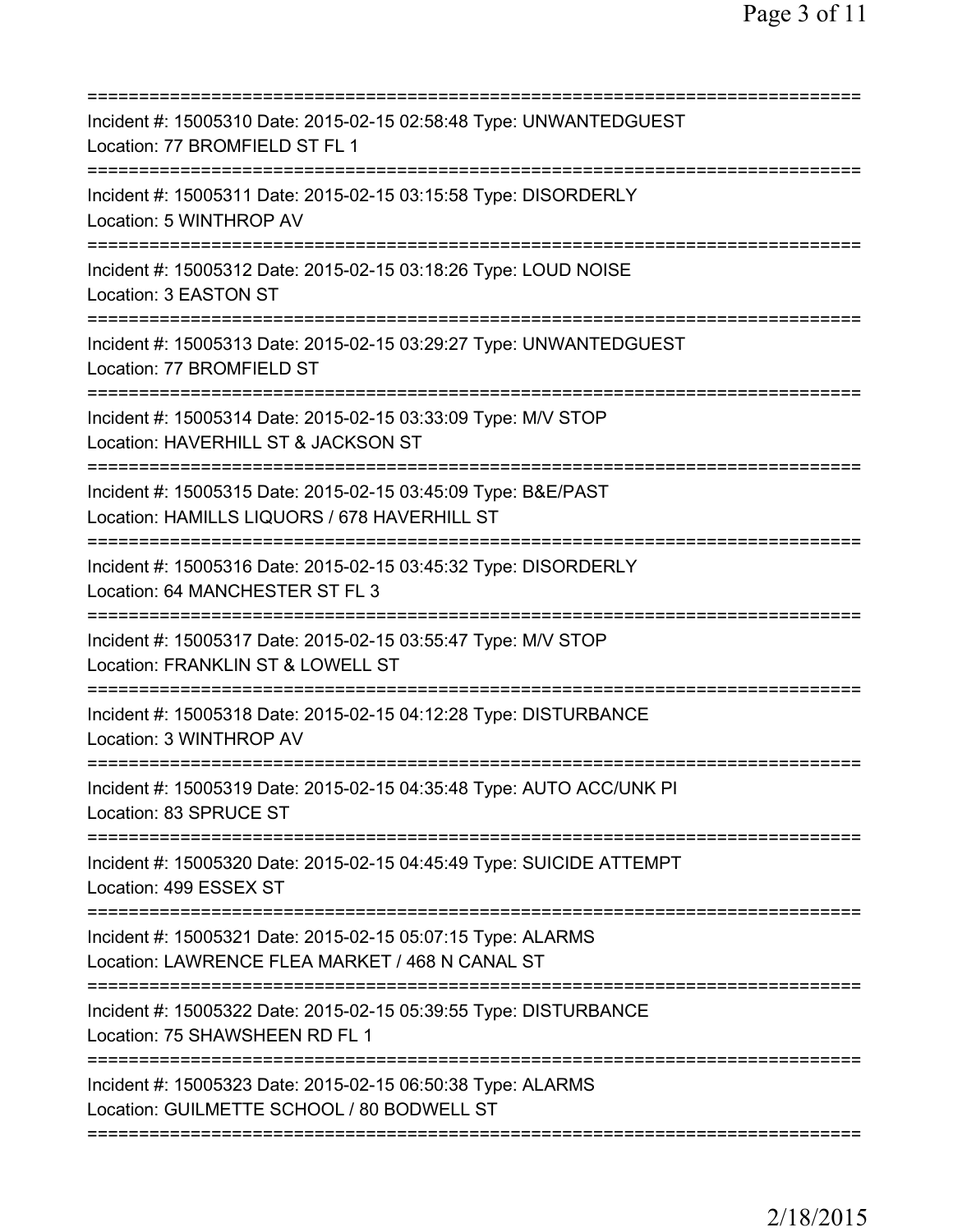| Incident #: 15005324 Date: 2015-02-15 07:52:10 Type: TOW OF M/V<br>Location: COADY'S TOWING SERVICE / 139 MARSTON ST                                                      |
|---------------------------------------------------------------------------------------------------------------------------------------------------------------------------|
| Incident #: 15005325 Date: 2015-02-15 08:06:19 Type: MV/BLOCKING<br><b>Location: RESERVOIR TER</b>                                                                        |
| Incident #: 15005326 Date: 2015-02-15 08:10:33 Type: TOW OF M/V<br>Location: SHEEHAN'S TOWING SERVICE / 27 LAWRENCE ST                                                    |
| Incident #: 15005327 Date: 2015-02-15 08:19:22 Type: GENERAL SERV<br>Location: 18 ABBOTT ST<br>--------------------------                                                 |
| Incident #: 15005328 Date: 2015-02-15 08:38:42 Type: AUTO ACC/NO PI<br>Location: CANAL ST & MARSTON ST<br>:============                                                   |
| Incident #: 15005329 Date: 2015-02-15 08:55:07 Type: MAL DAMAGE<br>Location: FAMILY DOLLAR / 20 ATKISON<br>============                                                   |
| Incident #: 15005330 Date: 2015-02-15 09:15:08 Type: AUTO ACC/NO PI<br>Location: REGISTRY OF MOTOR VEHICLES / 73 WINTHROP AV                                              |
| Incident #: 15005331 Date: 2015-02-15 09:23:20 Type: TOW OF M/V<br>Location: VALLEYS TOWING / 152 MERRIMACK ST                                                            |
| Incident #: 15005332 Date: 2015-02-15 09:27:01 Type: STOL/MV/PAS<br>Location: 11 SOUTH ST                                                                                 |
| Incident #: 15005333 Date: 2015-02-15 09:33:59 Type: WARRANT SERVE<br>Location: 18 ABBOTT ST                                                                              |
| Incident #: 15005334 Date: 2015-02-15 09:37:21 Type: TOW OF M/V<br>Location: COLFAX AV & NESMITH ST                                                                       |
| Incident #: 15005335 Date: 2015-02-15 09:50:01 Type: ANIMAL COMPL<br>Location: 136 BOXFORD ST                                                                             |
| =====================================<br>Incident #: 15005336 Date: 2015-02-15 10:30:16 Type: GENERAL SERV<br>Location: 231 WATER ST<br>--------------------------------- |
| Incident #: 15005337 Date: 2015-02-15 10:41:57 Type: DOMESTIC/PROG<br>Location: 108 RIVER POINTE WY #4303                                                                 |
| Incident #: 15005338 Date: 2015-02-15 10:42:26 Type: B&E/PAST                                                                                                             |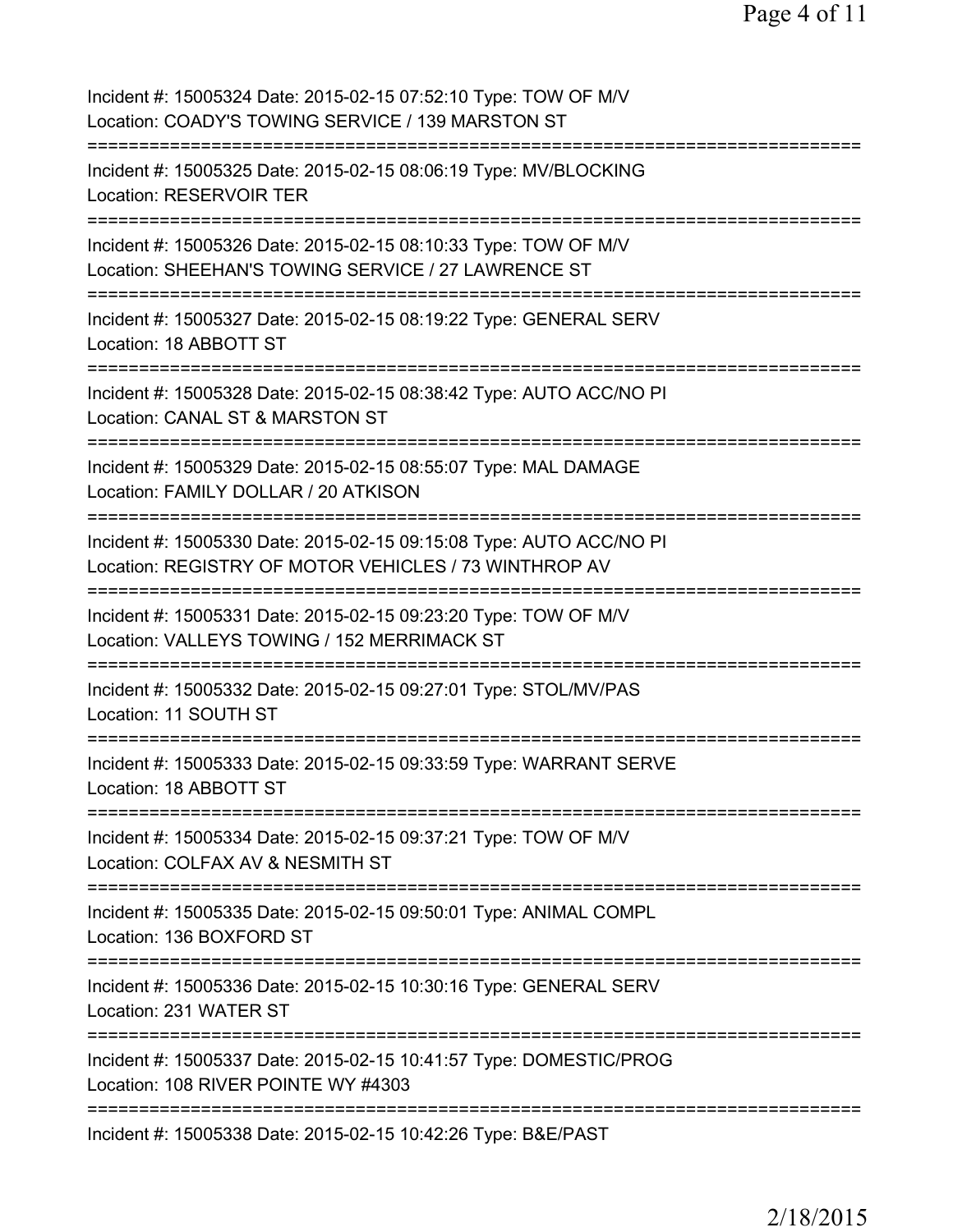Location: WESTERN UNION / 202 BROADWAY =========================================================================== Incident #: 15005339 Date: 2015-02-15 10:54:00 Type: LARCENY/MV/PAST Location: 23 WOOD LN =========================================================================== Incident #: 15005340 Date: 2015-02-15 10:57:31 Type: TOW OF M/V Location: FALLS BRIDGE / null =========================================================================== Incident #: 15005341 Date: 2015-02-15 10:58:38 Type: GENERAL SERV Location: LENOX ST =========================================================================== Incident #: 15005342 Date: 2015-02-15 11:02:55 Type: ALARM/BURG Location: COMCAST / 142 SHEPARD ST =========================================================================== Incident #: 15005343 Date: 2015-02-15 11:08:06 Type: GENERAL SERV Location: 83 BODWELL ST =========================================================================== Incident #: 15005344 Date: 2015-02-15 11:25:46 Type: LIC PLATE STO Location: 84 MARGIN ST =========================================================================== Incident #: 15005345 Date: 2015-02-15 11:38:54 Type: MV/BLOCKING Location: 584 LOWELL ST =========================================================================== Incident #: 15005346 Date: 2015-02-15 11:40:59 Type: MV/BLOCKING Location: ELIZABETH ST =========================================================================== Incident #: 15005347 Date: 2015-02-15 11:47:43 Type: HIT & RUN M/V Location: CENTRAL BRIDGE =========================================================================== Incident #: 15005348 Date: 2015-02-15 11:50:48 Type: TOW/REPOSSED Location: 10 WOOD WY =========================================================================== Incident #: 15005349 Date: 2015-02-15 12:10:22 Type: 911 HANG UP Location: 39 TEXAS AV =========================================================================== Incident #: 15005350 Date: 2015-02-15 12:13:41 Type: ALARM/BURG Location: PARTHUM SCHOOL / 255 E HAVERHILL ST =========================================================================== Incident #: 15005351 Date: 2015-02-15 12:18:33 Type: MV/BLOCKING Location: ELIZABETH ST =========================================================================== Incident #: 15005352 Date: 2015-02-15 12:19:28 Type: AUTO ACC/NO PI Location: ANDOVER ST & S UNION ST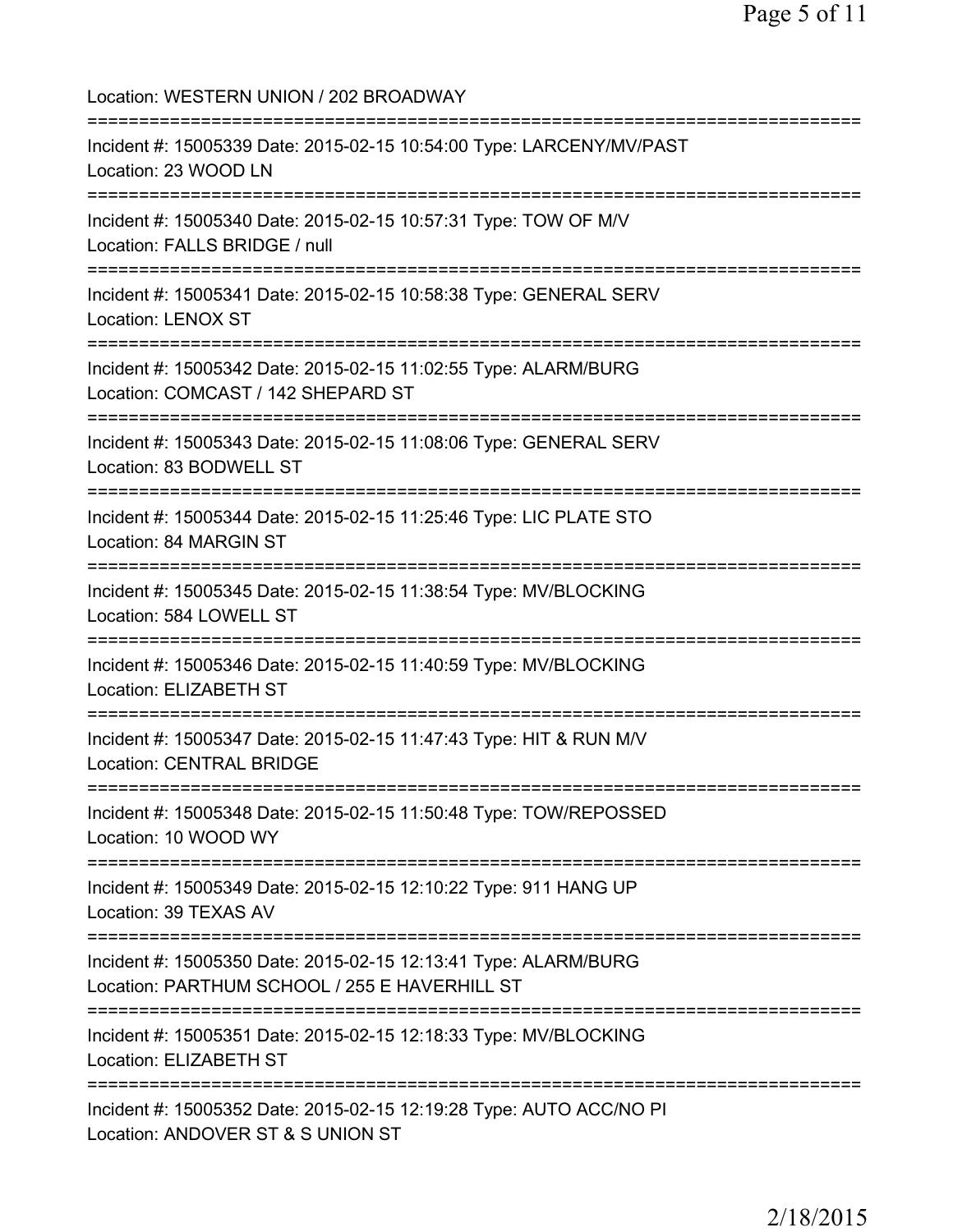| Incident #: 15005353 Date: 2015-02-15 12:25:30 Type: A&B PAST<br>Location: 1 RIVERVIEW PL                                              |
|----------------------------------------------------------------------------------------------------------------------------------------|
| Incident #: 15005354 Date: 2015-02-15 12:28:20 Type: ALARM/BURG<br>Location: ATTIKA / 1 MILL ST                                        |
| Incident #: 15005356 Date: 2015-02-15 12:31:52 Type: DOMESTIC/PROG<br>Location: 79 ABBOTT ST                                           |
| Incident #: 15005355 Date: 2015-02-15 12:32:03 Type: AUTO ACC/NO PI<br>Location: JACKSON ST & LOGAN ST                                 |
| ===========================<br>Incident #: 15005357 Date: 2015-02-15 12:32:36 Type: HIT & RUN M/V<br>Location: LAWRENCE ST & SUNSET AV |
| ==========================<br>Incident #: 15005358 Date: 2015-02-15 12:40:39 Type: DOMESTIC/PROG<br>Location: 1 CAULKINS CT            |
| Incident #: 15005359 Date: 2015-02-15 13:23:36 Type: GENERAL SERV<br><b>Location: SUMMIT AV</b>                                        |
| Incident #: 15005360 Date: 2015-02-15 13:29:45 Type: MV/BLOCKING<br>Location: ERVING AV & WALNUT ST                                    |
| Incident #: 15005361 Date: 2015-02-15 13:32:40 Type: ALARM/BURG<br>Location: 16 KRESS ST                                               |
| Incident #: 15005362 Date: 2015-02-15 13:46:53 Type: ALARM/BURG<br>Location: 200 COMMON ST                                             |
| Incident #: 15005363 Date: 2015-02-15 13:48:01 Type: NOISE ORD<br>Location: 95 FARNHAM ST                                              |
| Incident #: 15005365 Date: 2015-02-15 13:57:36 Type: ALARM/BURG<br>Location: R J T MACHINE / 109 BLANCHARD ST                          |
| ======================================<br>Incident #: 15005364 Date: 2015-02-15 13:58:01 Type: MV/BLOCKING<br>Location: 29 SARGENT ST  |
| Incident #: 15005366 Date: 2015-02-15 14:08:59 Type: MV/BLOCKING<br>Location: 7 WILLOUGHBY ST                                          |
|                                                                                                                                        |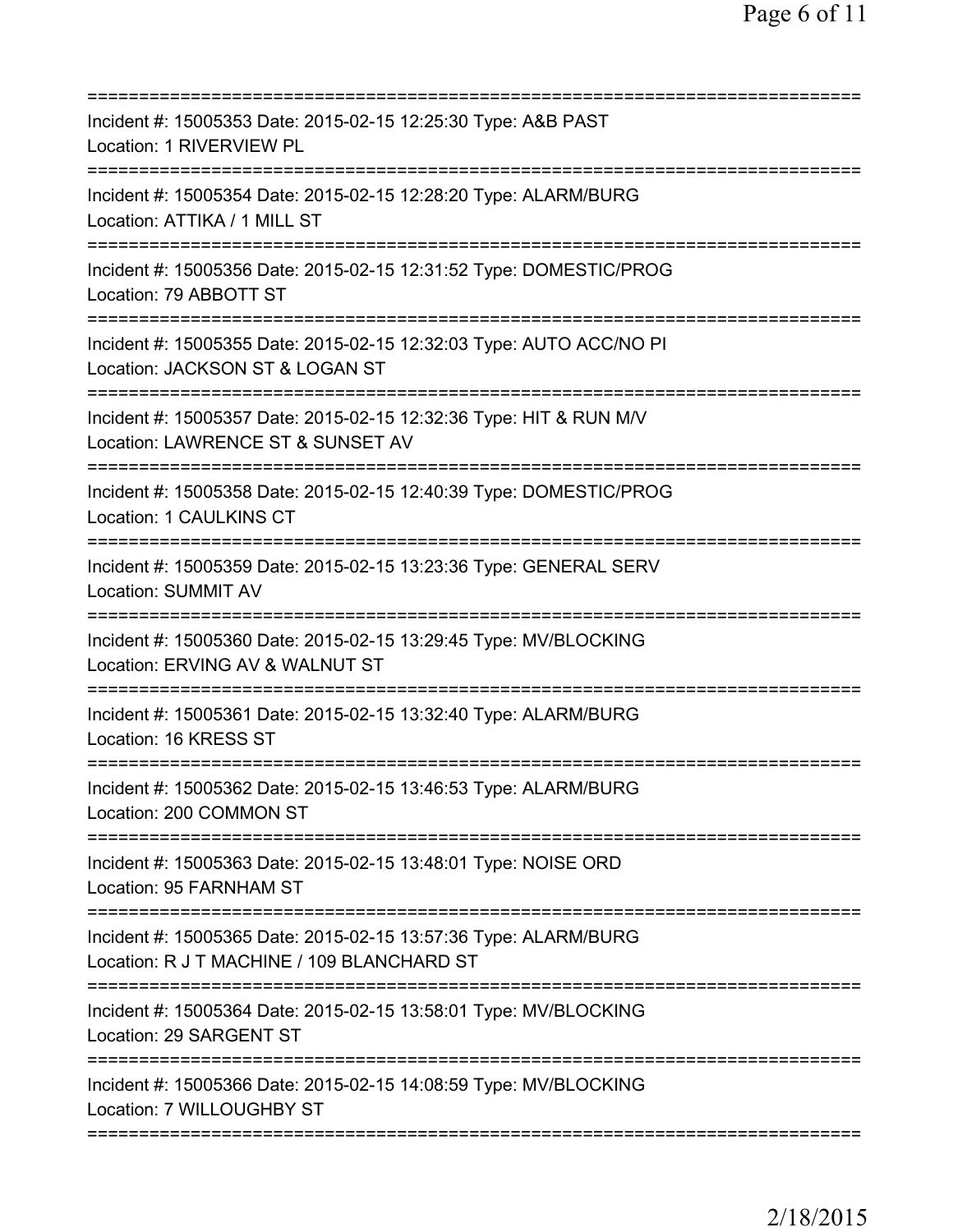| Incident #: 15005367 Date: 2015-02-15 14:18:52 Type: AUTO ACC/NO PI<br>Location: 21 FOREST ST                                                                        |
|----------------------------------------------------------------------------------------------------------------------------------------------------------------------|
| Incident #: 15005368 Date: 2015-02-15 14:27:55 Type: SUICIDE ATTEMPT<br>Location: 265 PROSPECT ST                                                                    |
| Incident #: 15005369 Date: 2015-02-15 14:39:50 Type: DOMESTIC/PROG<br>Location: 405 HAVERHILL ST FL 2                                                                |
| Incident #: 15005370 Date: 2015-02-15 14:50:32 Type: ALARM/BURG<br>Location: METROPOLITAN AUTO BODY / 341 S BROADWAY                                                 |
| Incident #: 15005371 Date: 2015-02-15 14:54:45 Type: ALARM/BURG<br>Location: 16 KRESS ST                                                                             |
| Incident #: 15005372 Date: 2015-02-15 14:58:46 Type: DISTURBANCE<br>Location: 25 SPRUCE ST                                                                           |
| Incident #: 15005373 Date: 2015-02-15 15:15:49 Type: BUILDING CHK<br>Location: 57 EXETER ST<br>========================                                              |
| Incident #: 15005374 Date: 2015-02-15 15:25:00 Type: ALARM/BURG<br>Location: ARLINGTON SCHOOL / 150 ARLINGTON ST                                                     |
| Incident #: 15005375 Date: 2015-02-15 15:36:25 Type: ALARM/BURG<br>Location: NICKS PLACE / 195 LOWELL ST                                                             |
| Incident #: 15005376 Date: 2015-02-15 15:41:46 Type: VIO CITY ORD<br>Location: 298 SALEM ST                                                                          |
| ===========================<br>===================================<br>Incident #: 15005377 Date: 2015-02-15 15:47:38 Type: MV/BLOCKING<br>Location: 400 HAMPSHIRE ST |
| Incident #: 15005378 Date: 2015-02-15 15:50:30 Type: DISABLED MV<br>Location: 152 BROADWAY                                                                           |
| Incident #: 15005379 Date: 2015-02-15 16:08:36 Type: HIT & RUN M/V<br>Location: 624 HOWARD ST                                                                        |
| Incident #: 15005380 Date: 2015-02-15 16:13:23 Type: LOUD NOISE<br>Location: 257 BROADWAY #8                                                                         |
| Incident #: 15005381 Date: 2015-02-15 16:39:31 Type: DISTURBANCE                                                                                                     |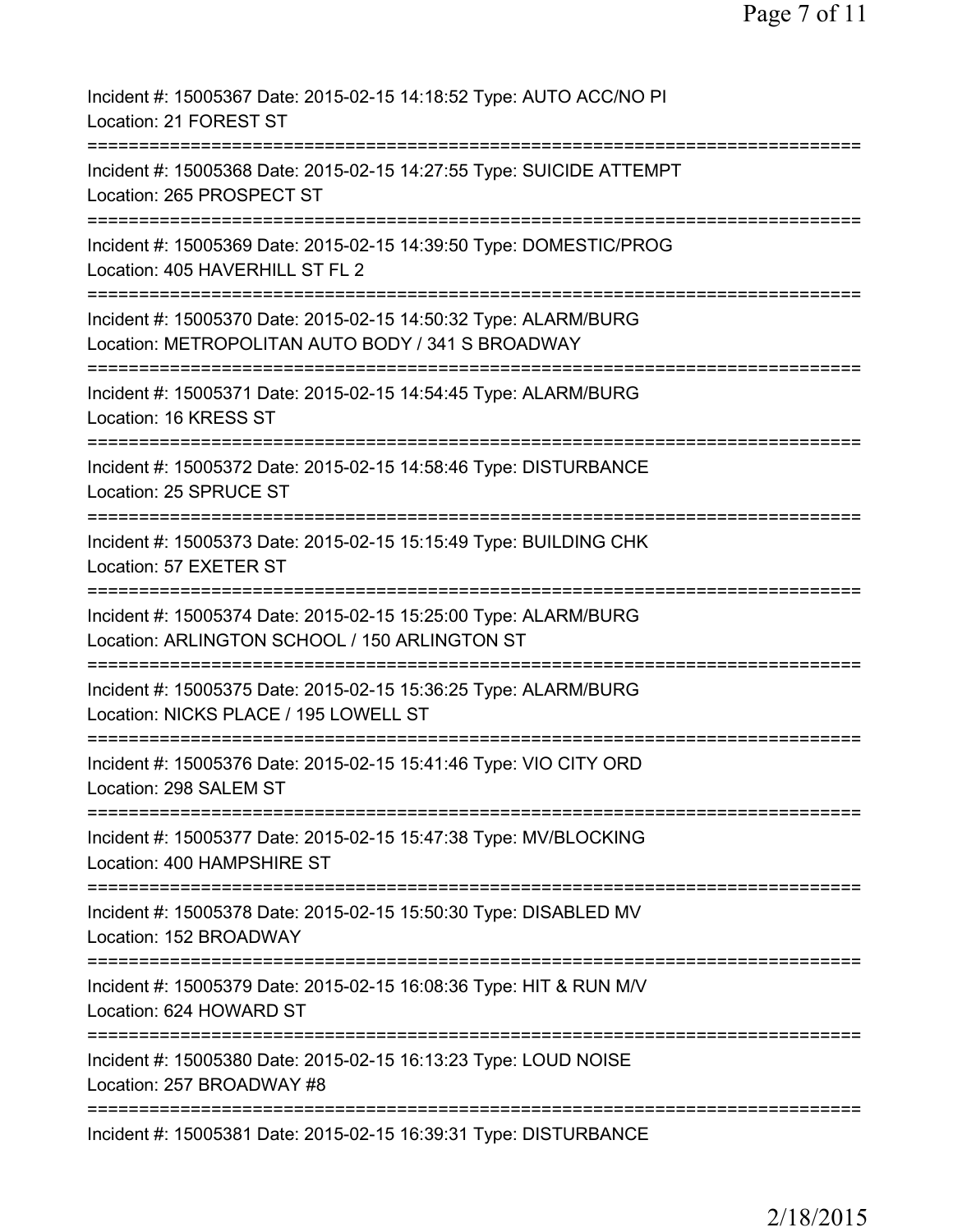| Location: ABBOTT ST & S UNION ST<br>====================================                                                                         |
|--------------------------------------------------------------------------------------------------------------------------------------------------|
| Incident #: 15005383 Date: 2015-02-15 16:40:55 Type: HIT & RUN M/V<br>Location: 4 BERKELEY ST                                                    |
| Incident #: 15005382 Date: 2015-02-15 16:42:02 Type: GENERAL SERV<br>Location: CENTRAL BRIDGE / 0 MERRIMACK ST<br>:============================= |
| Incident #: 15005384 Date: 2015-02-15 16:46:30 Type: HIT & RUN M/V<br>Location: BAILEY ST & FOSTER ST                                            |
| ;========================<br>Incident #: 15005385 Date: 2015-02-15 16:48:58 Type: ALARM/BURG<br>Location: ARLINGTON SCHOOL / 150 ARLINGTON ST    |
| Incident #: 15005386 Date: 2015-02-15 16:56:01 Type: AUTO ACC/NO PI<br>Location: 34 FERN ST                                                      |
| Incident #: 15005387 Date: 2015-02-15 17:08:34 Type: AUTO ACC/UNK PI<br>Location: HAVERHILL ST & WARREN ST                                       |
| Incident #: 15005388 Date: 2015-02-15 17:15:11 Type: ALARM/BURG<br>Location: 4 UNION ST                                                          |
| Incident #: 15005389 Date: 2015-02-15 17:16:14 Type: A&B D/W/ PROG<br>Location: 556 HAVERHILL ST FL 3                                            |
| Incident #: 15005390 Date: 2015-02-15 17:24:56 Type: STOL/MV/PAS<br>Location: 4 EXETER ST                                                        |
| Incident #: 15005391 Date: 2015-02-15 17:35:06 Type: TRESPASSING<br>Location: 476 HAVERHILL ST                                                   |
| Incident #: 15005392 Date: 2015-02-15 17:39:17 Type: ALARM/BURG<br>Location: TARBOX SCHOOL / 59 ALDER ST                                         |
| Incident #: 15005393 Date: 2015-02-15 17:49:04 Type: MV/BLOCKING<br>Location: 26 ALLSTON ST                                                      |
| Incident #: 15005394 Date: 2015-02-15 17:56:24 Type: MV/BLOCKING<br>Location: 139 HIGH ST                                                        |
| Incident #: 15005395 Date: 2015-02-15 18:05:53 Type: ALARM/BURG<br>Location: LEAHY SCHOOL / 100 ERVING AV                                        |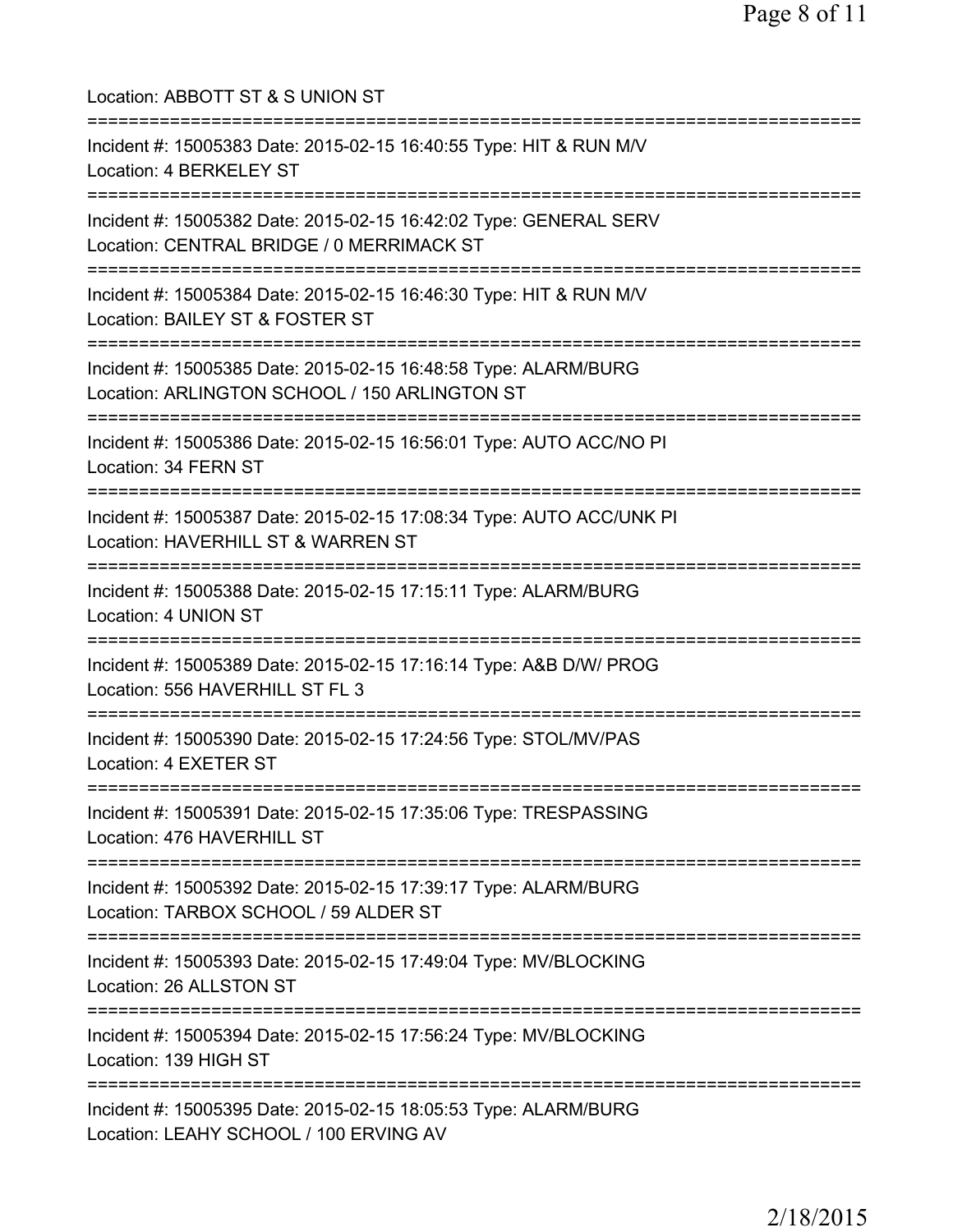| Incident #: 15005396 Date: 2015-02-15 18:12:49 Type: MAN DOWN<br>Location: FOREST ST & HAVERHILL ST                                        |
|--------------------------------------------------------------------------------------------------------------------------------------------|
| Incident #: 15005398 Date: 2015-02-15 18:15:26 Type: AUTO ACC/NO PI<br>Location: BERKELEY ST & SAUNDERS ST                                 |
| Incident #: 15005397 Date: 2015-02-15 18:15:45 Type: ALARM/BURG<br>Location: LAWRENCE HIGH SCHOOL / 70 N PARISH RD                         |
| Incident #: 15005399 Date: 2015-02-15 18:17:37 Type: MV/BLOCKING<br>Location: 18 SPRINGFIELD ST<br>=====================                   |
| Incident #: 15005400 Date: 2015-02-15 18:21:12 Type: ALARM/BURG<br>Location: 79 RESERVOIR ST                                               |
| Incident #: 15005401 Date: 2015-02-15 18:21:44 Type: ALARM/BURG<br>Location: LEONARD SCHOOL / 60 ALLEN ST                                  |
| =====================================<br>Incident #: 15005402 Date: 2015-02-15 18:35:23 Type: IDENTITY THEFT<br>Location: 125B LAWRENCE ST |
| Incident #: 15005403 Date: 2015-02-15 18:51:54 Type: AUTO ACC/NO PI<br>Location: BROADWAY & CROSS ST<br>.------------------------          |
| Incident #: 15005404 Date: 2015-02-15 18:53:30 Type: NOISE ORD<br>Location: 11 LAWRENCE ST #704                                            |
| Incident #: 15005405 Date: 2015-02-15 19:08:18 Type: DOMESTIC/PROG<br>Location: 347 JACKSON ST FL 1                                        |
| Incident #: 15005406 Date: 2015-02-15 19:24:26 Type: NOISE ORD<br>Location: 223 WATER ST #SIDE DOOR                                        |
| Incident #: 15005407 Date: 2015-02-15 19:53:11 Type: DOMESTIC/PAST<br>Location: ABBOTT ST & S UNION ST                                     |
| Incident #: 15005408 Date: 2015-02-15 20:01:13 Type: RECOV/STOL/MV<br>Location: 6 RHINE ST                                                 |
| Incident #: 15005409 Date: 2015-02-15 20:08:53 Type: M/V STOP<br>Location: 51 BODWELL ST                                                   |
|                                                                                                                                            |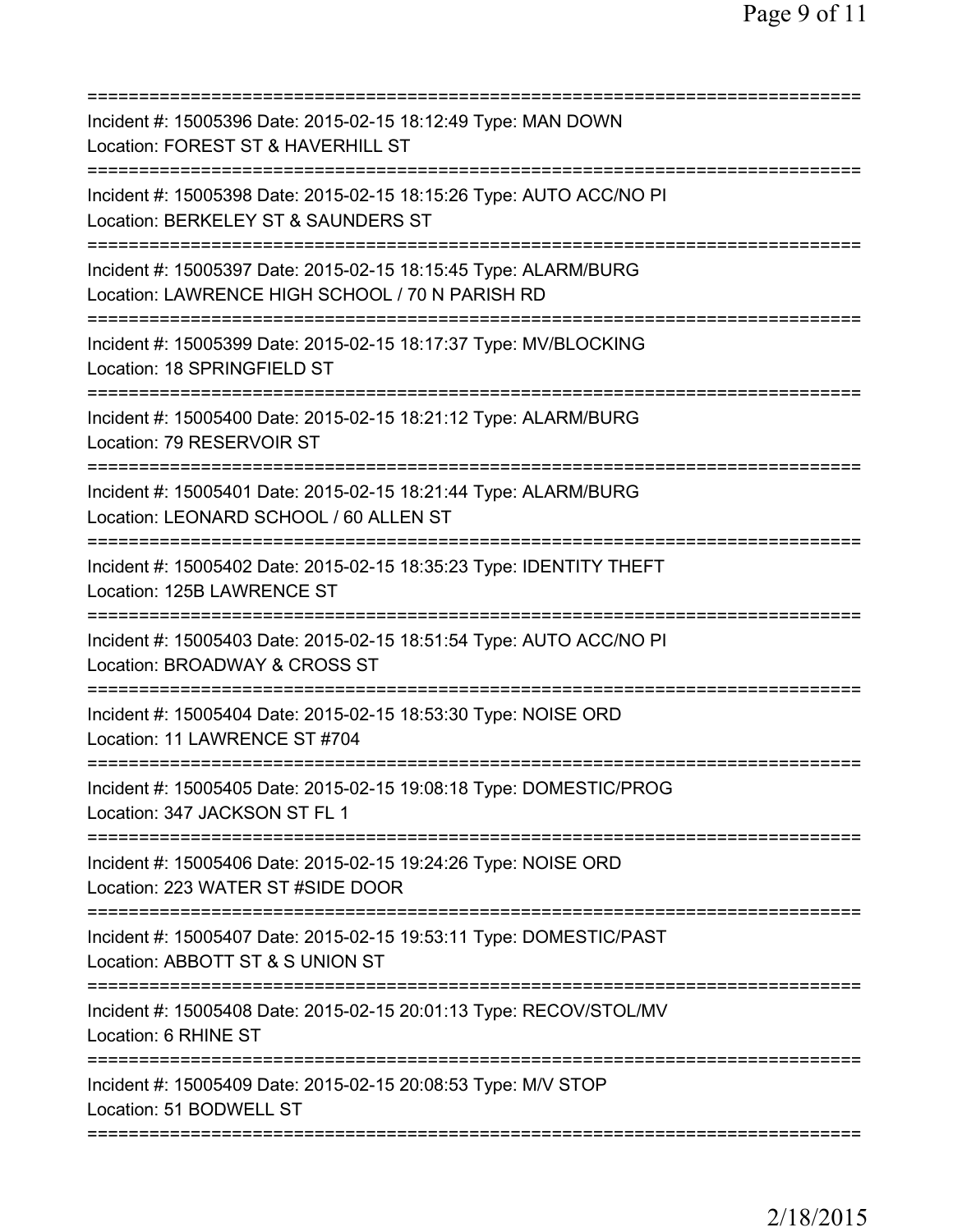| Incident #: 15005410 Date: 2015-02-15 20:34:34 Type: SUICIDE ATTEMPT<br>Location: 48 FAIRMONT ST FL 2                                        |
|----------------------------------------------------------------------------------------------------------------------------------------------|
| Incident #: 15005411 Date: 2015-02-15 20:37:16 Type: AUTO ACC/NO PI<br>Location: LA PARILLA / 2 AMESBURY ST                                  |
| Incident #: 15005412 Date: 2015-02-15 20:41:52 Type: ALARM/BURG<br>Location: 123 LAWRENCE ST                                                 |
| Incident #: 15005413 Date: 2015-02-15 20:42:44 Type: LOCKOUT<br>Location: 40 LAWRENCE ST #318                                                |
| Incident #: 15005414 Date: 2015-02-15 20:44:23 Type: ALARM/BURG<br>Location: 100 GLENN ST                                                    |
| ----------------<br>Incident #: 15005415 Date: 2015-02-15 20:49:14 Type: AUTO ACC/NO PI<br>Location: HAVERHILL ST & MILTON ST<br>----------- |
| ============================<br>Incident #: 15005416 Date: 2015-02-15 20:54:48 Type: HIT & RUN M/V<br>Location: 378 S BROADWAY               |
| ====================<br>Incident #: 15005417 Date: 2015-02-15 21:11:01 Type: HIT & RUN M/V<br>Location: JACKSON ST & PARK ST                 |
| Incident #: 15005418 Date: 2015-02-15 21:20:08 Type: SUS PERS/MV<br>Location: ACTON ST & BROADWAY                                            |
| Incident #: 15005419 Date: 2015-02-15 21:20:38 Type: MV/BLOCKING<br>Location: 60 FLORAL ST                                                   |
| Incident #: 15005420 Date: 2015-02-15 21:35:36 Type: CK WELL BEING<br>Location: AMES ST & TEXAS AV                                           |
| Incident #: 15005421 Date: 2015-02-15 21:36:45 Type: ALARM/BURG<br>Location: 150 WINTHROP AV                                                 |
| Incident #: 15005422 Date: 2015-02-15 22:00:16 Type: M/V STOP<br>Location: BEDFORD ST & MARGIN ST                                            |
| Incident #: 15005423 Date: 2015-02-15 22:09:41 Type: DISTURBANCE<br>Location: 29 MT VERNON ST                                                |
| Incident #: 15005424 Date: 2015-02-15 22:22:21 Type: ALARM/BURG                                                                              |